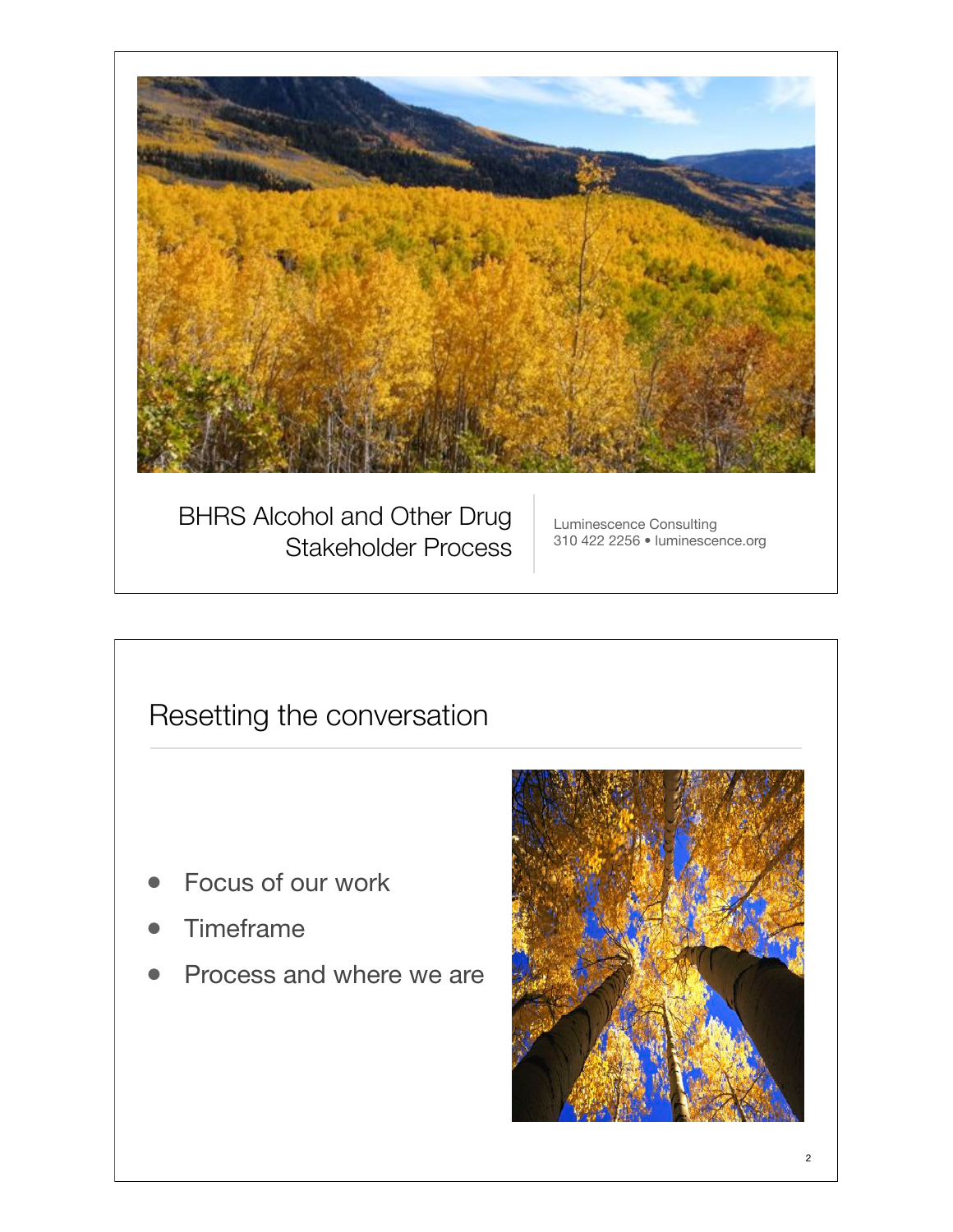

|          | <b>Interior</b>                                           | <b>Exterior</b>                                                                                                                                                 |
|----------|-----------------------------------------------------------|-----------------------------------------------------------------------------------------------------------------------------------------------------------------|
| ndividua | Sustained commitment to:<br>Not-knowing<br>Non-attachment | Skills, behaviors, + public<br>commitments, including:<br>Distinguishing facts + stories<br>Listening with the intent to<br>understand<br>Positions + Interests |
| Group    | Sustained commitment to:<br>The scallop principle         | Structures + group practices,<br>including:<br>This stakeholder process<br>Tending to the relational field                                                      |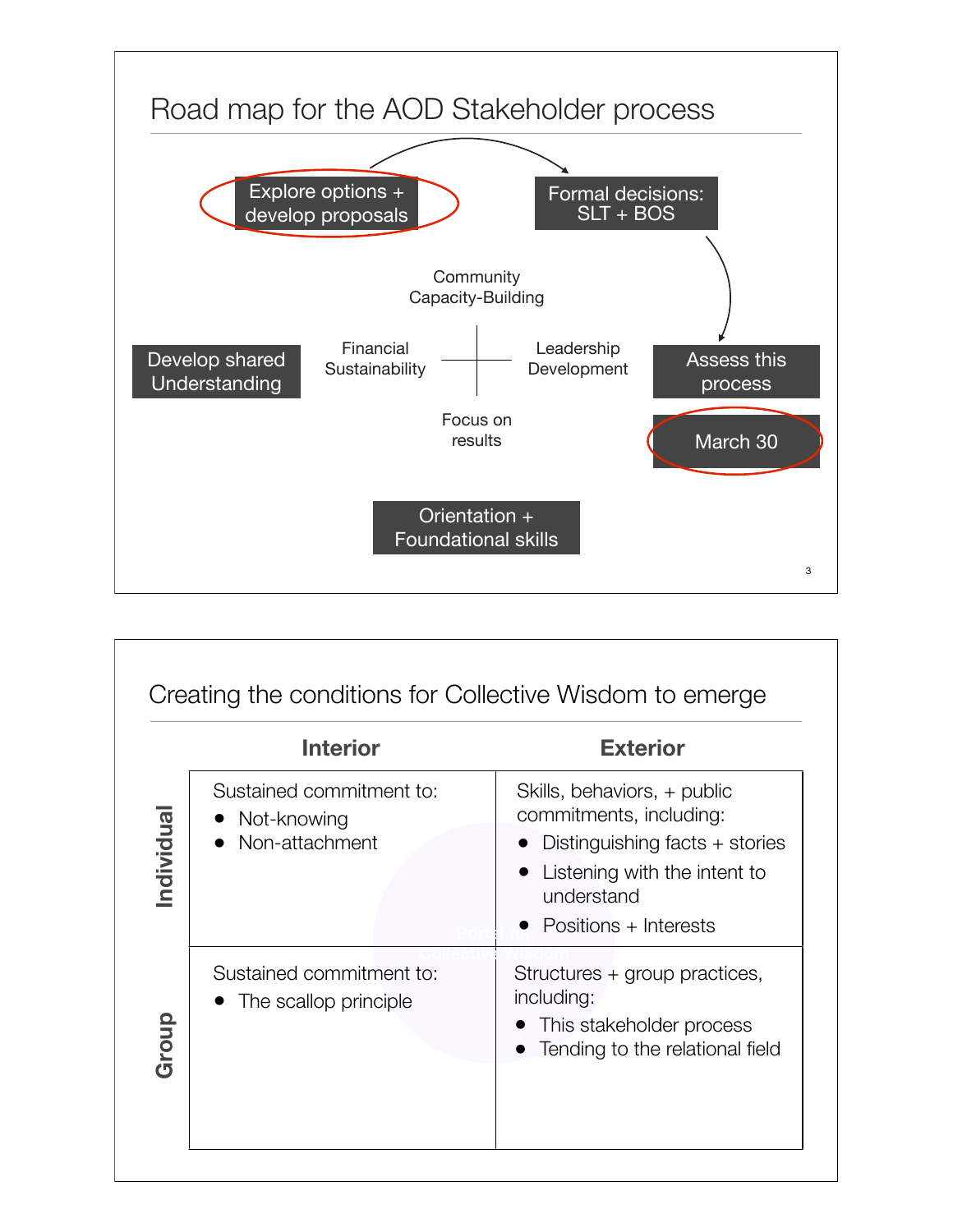# Starting with principles for allocation

- Evolve from agency- to communitycentric
- Strengthen capacity of communities to engage and support people effectively
- Prioritize needs that aren't/won't be otherwise met
- Serve the maximum number of people possible
- Be guided by cost and effectiveness data
- Focus on fiscal sustainability
- Strive to maintain multiple levels of care and support

![](_page_2_Figure_8.jpeg)

# Principles to guide implementation

- Prioritize underserved communities
- Develop treatment appropriate for people of different diversity dimensions
- Improve integration and coordination
- Map resources
- Develop and improve data
- Consider developing a centralized resource center
- Evolve a holistic system of care
- Going forward: look for other funding sources and funding opportunities

![](_page_2_Figure_18.jpeg)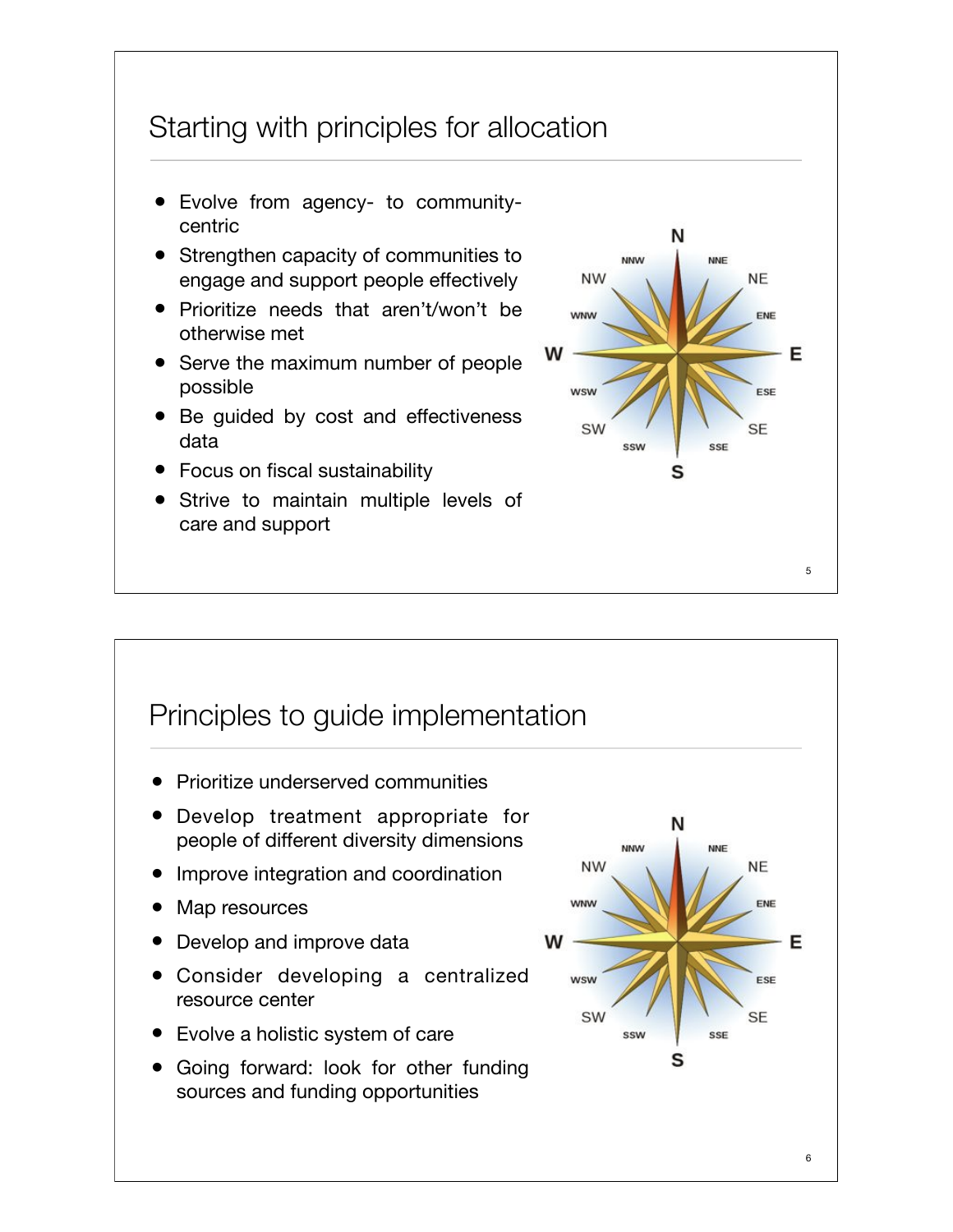![](_page_3_Figure_0.jpeg)

![](_page_3_Figure_1.jpeg)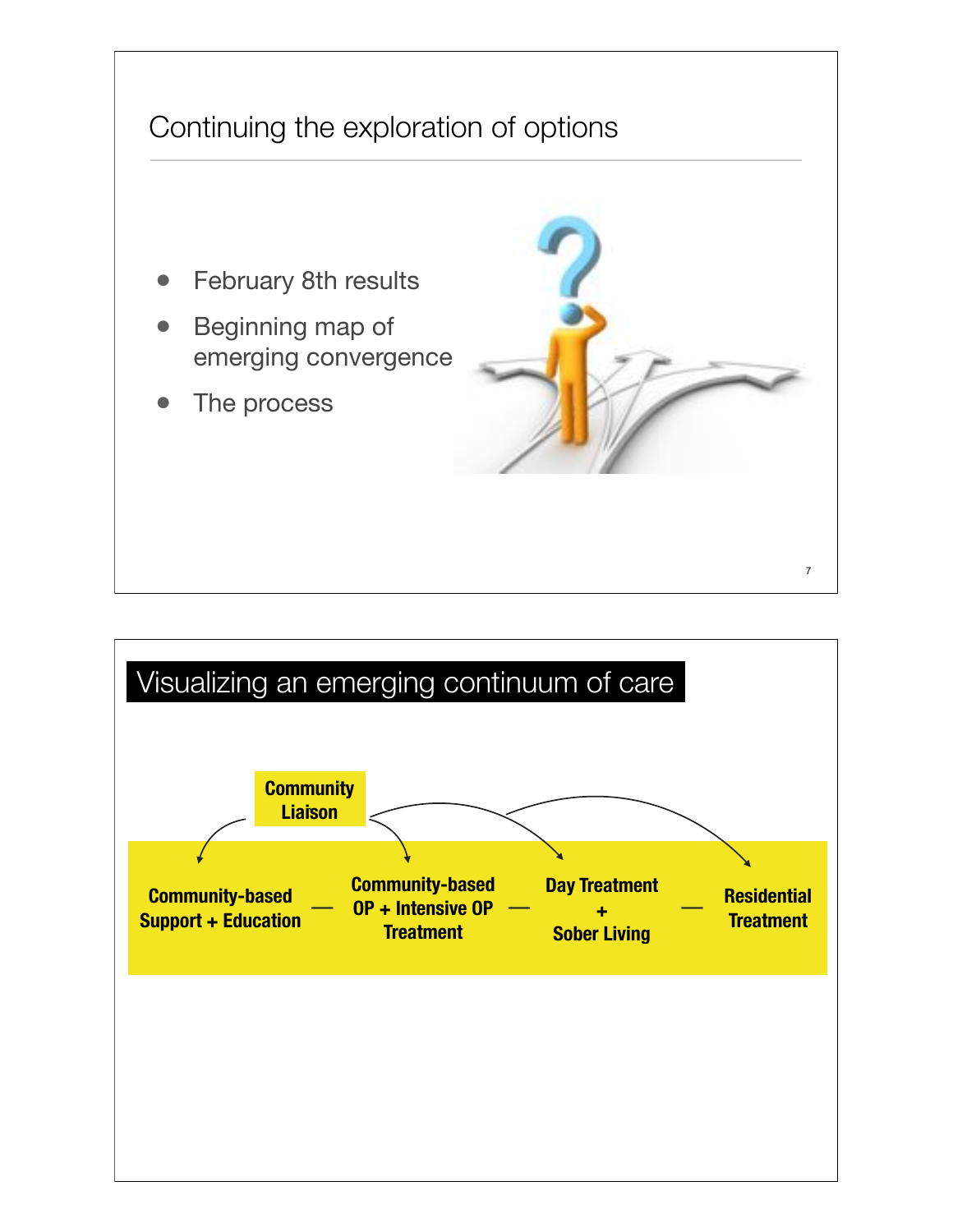# Community-based supports + education

## **Where JO thinks we have agreement**

- Crucial part of the system. Includes faith-based, neighborhood-based, AA, NA, others
- Want as broadly available as possible
- Ideally the first line of support
- Want to promote learning and collaboration
- Want to improve linkages to other parts of continuum through **Community Liaison**

![](_page_4_Picture_7.jpeg)

9

# Outpatient + Intensive Outpatient Treatment

#### **Notes**

- This requires certified **staff**  but **not** certified facility
- If a **facility** is certified, can bill Medi-Cal

## **Where JO thinks we have agreement**

- Some people need more than community supports
- Want this tx to be broadly available across the County
- Want this tx to be linked seamlessly to rest of continuum with help from **Community Liaison**

## **Where we have work to do**

- How much to this category?
- Where located?
- Do we want a specialized 'post-detention' program?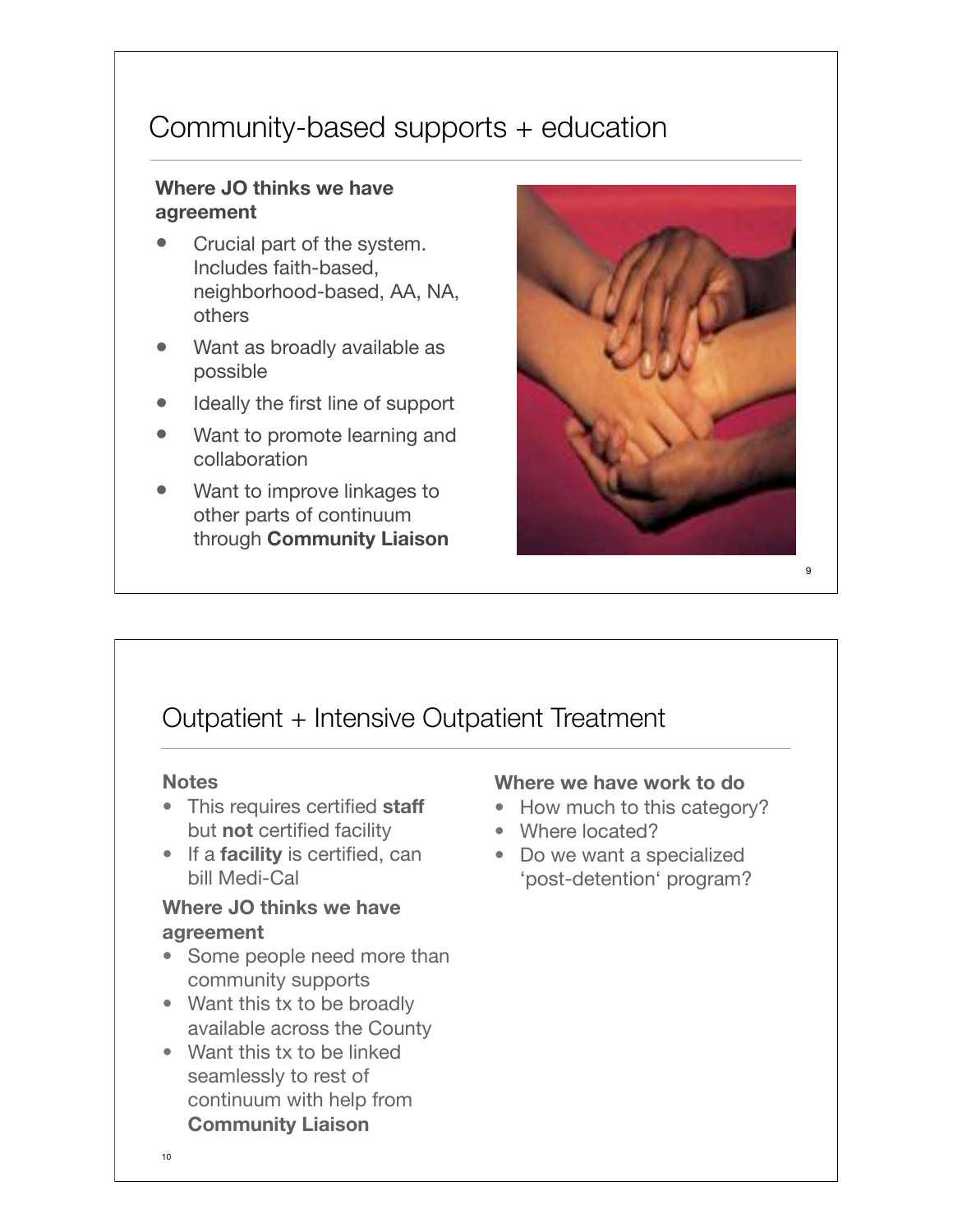# Day Treatment + Sober Living support

#### **Where JO thinks we have agreement**

- There are some people who require more intensive tx than outpatient alone
- For people who are coming from residential tx or from non-supportive situations, good to have housing options available for them
- Want to leverage and support the Sober Living network

#### **Where we have work to do**

- How much to this category?
- Where is Day Treatment located?
- What numbers are possible for what we invest?

## Residential Treatment

### **Where JO thinks we have agreement**

- There are some people who require more intensive tx than day treatment  $+$  outpatient alone
- Want to maximize numbers possible
- Want to leverage SRC  $infrastructure +$  expertise

#### **Where we have work to do**

- How much to this category?
- SRC 3-day only? Private sector extended residential only? Or both?
- What numbers are possible for what we invest?

11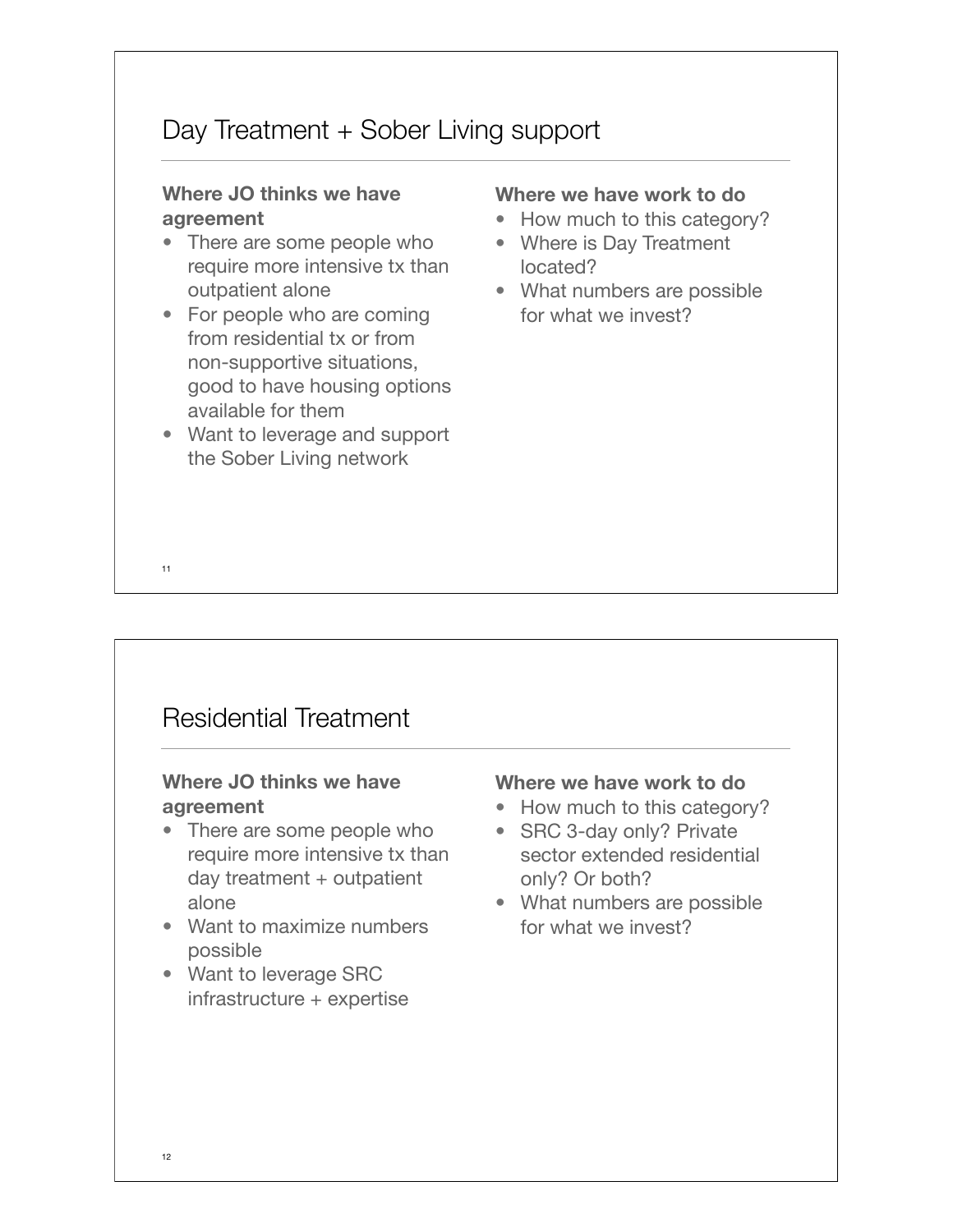![](_page_6_Figure_0.jpeg)

![](_page_6_Picture_1.jpeg)